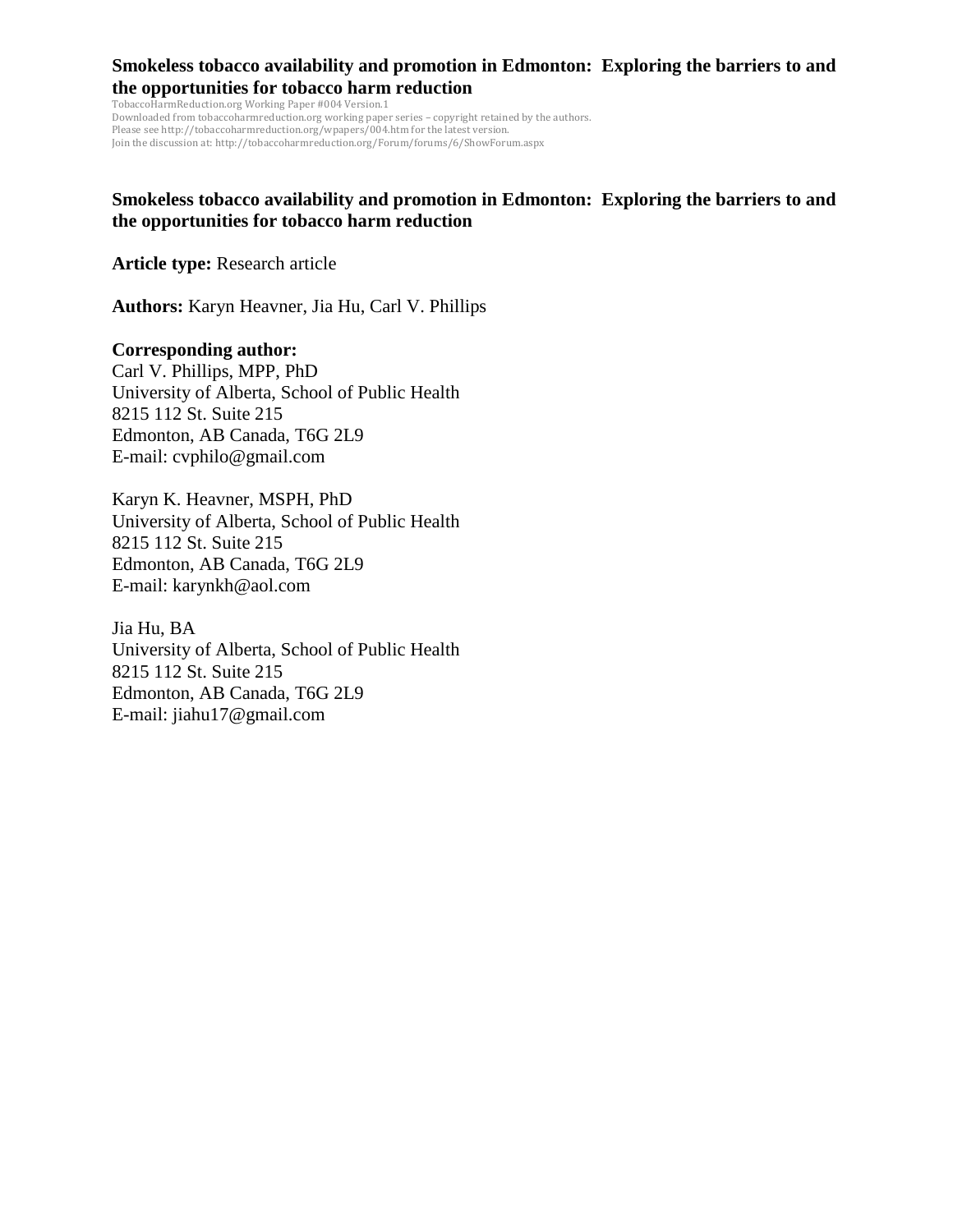TobaccoHarmReduction.org Working Paper #004 Version.1 Downloaded from tobaccoharmreduction.org working paper series – copyright retained by the authors. Please see http://tobaccoharmreduction.org/wpapers/004.htm for the latest version. Join the discussion at: http://tobaccoharmreduction.org/Forum/forums/6/ShowForum.aspx

#### **Abstract**

Background: Accessible low-risk nicotine products (smokeless tobacco (ST) and pharmaceutical nicotine) and smokers' awareness that these products are safer than cigarettes are crucial for tobacco harm reduction (THR), the substitution of safer nicotine products for cigarettes. This study investigated the availability and onsite promotion of THR products in Edmonton, Alberta (Canada) before and after introduction of a Swedish-style ST product, "du Maurier snus" (dMS), by Imperial Tobacco Canada in September 2007.

Methods: Researchers visited tobacco retailers in August 2007 (n=65) and February-March 2008 to assess changes in the availability, price and promotion of ST products. Round two included a follow-up sample that did not sell dMS (n=23) and 69 stores selling dMS (rollout sample).

Results: All stores sold cigarettes (the highest risk nicotine product). In Round 1, most (82%) stores sold at least one ST product. Stores had more onsite promotion and more prominent displays for cigarettes than ST. dMS displays approximately doubled the size of the ST displays in the rollout sample, increasing the visibility (and potentially the awareness) of THR products.

Conclusions: The introduction of dMS substantially increased point-of-sale visibility of low-risk tobacco products in the Edmonton market, and associated THR information. Unfortunately, the promotion of tobacco products (even those significantly less harmful than cigarettes) is prohibited in Canada and regulatory changes will limit the visibility and availability and increase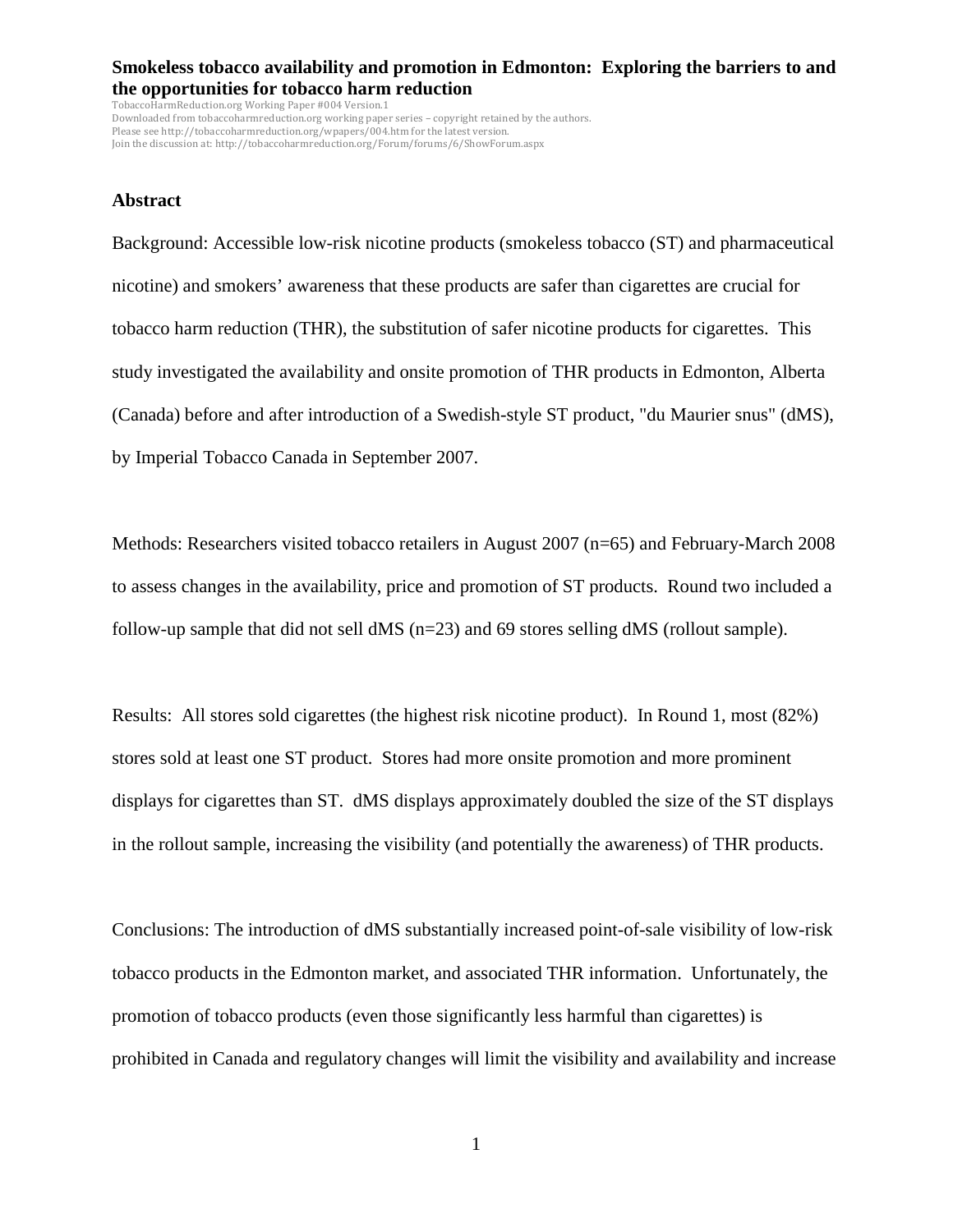TobaccoHarmReduction.org Working Paper #004 Version.1 Downloaded from tobaccoharmreduction.org working paper series – copyright retained by the authors. Please see http://tobaccoharmreduction.org/wpapers/004.htm for the latest version. Join the discussion at: http://tobaccoharmreduction.org/Forum/forums/6/ShowForum.aspx

the price of ST products. An opportunity to improve Canadian nicotine users' health may be lost

if smokers are unaware of safer nicotine products when they purchase cigarettes.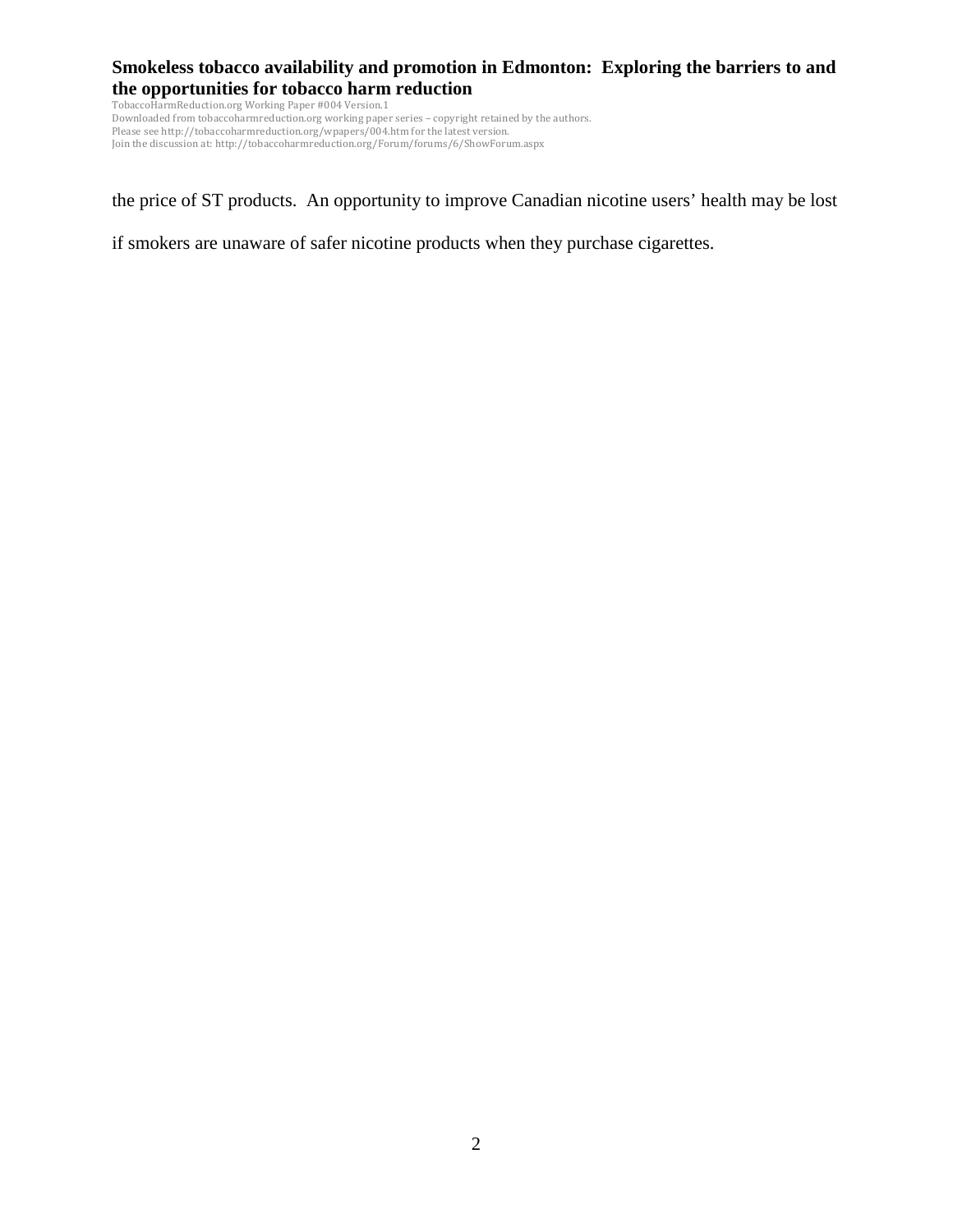$\widehat{\mathrm{TabarmReduction.org}}$  Working Paper #004 Version.1 Downloaded from tobaccoharmreduction.org working paper series – copyright retained by the authors. Please see http://tobaccoharmreduction.org/wpapers/004.htm for the latest version. Join the discussion at: http://tobaccoharmreduction.org/Forum/forums/6/ShowForum.aspx

#### **Background**

Tobacco harm reduction (THR) is the substitution of less harmful sources of nicotine for cigarettes. Non-smoked nicotine sources -- smokeless tobacco (ST) and pharmaceutical nicotine -- cause approximately  $1/100<sup>th</sup>$  the mortality risk of smoking because smoke inhalation, the most harmful aspect of tobacco smoking, is eliminated (www.tobaccoharmreduction.org) [1]. Though there are probably some health differences among these product classes, they all have a similar tiny fraction of the risk from smoking, and there is no evidence about which products are slightly less harmful than others. Moist snuff in pouches, often called by its Swedish name, *snus*, is perhaps the most promising for THR because it delivers a similar dose of nicotine as cigarettes (albeit taking somewhat longer to reach a peak dose) and can be used easily and discretely with no spitting. Although smokers in North America are interested in THR there are several significant barriers to switching, including extensive disinformation intended to overstate the health risks of ST and lack of awareness of the availability of low-risk nicotine products [2-7].

Current regulations restrict the availability and promotion of THR products even though promotion of these products to smokers could potentially have a substantial public health benefit. In Canada, the Tobacco Act of 1997 prohibits most promotion of tobacco products (including low-risk products) [8]. Two parts of the provincial regulation, the Alberta Tobacco Reduction Act, affect THR products: As of July 2008, retail displays, advertising and promotion of tobacco products are prohibited and on January 2009 tobacco sales in health care facilities, public postsecondary campuses, pharmacies, and stores that contain a pharmacy will be prohibited [9].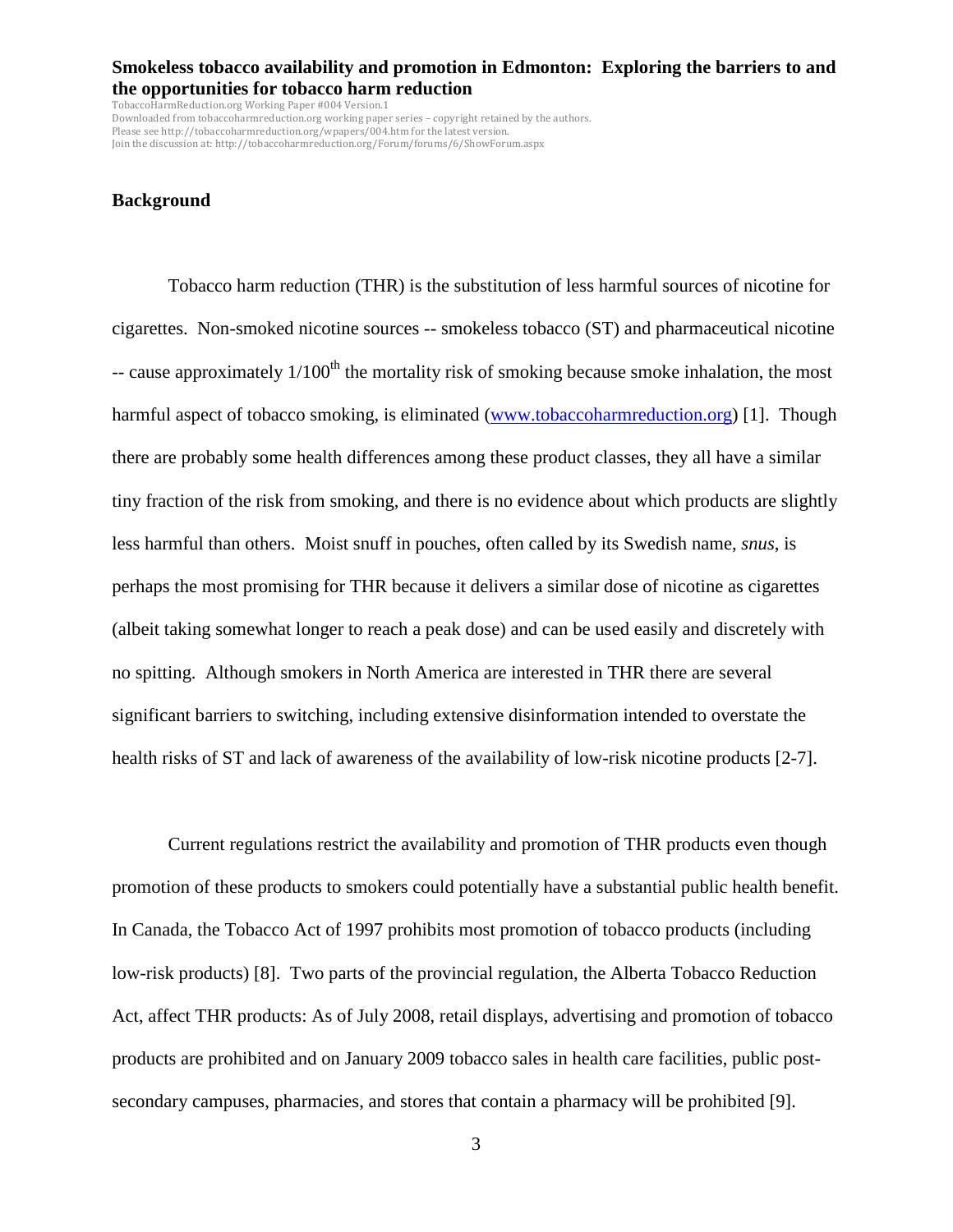$\widehat{\mathrm{TabarmReduction.org}}$  Working Paper #004 Version.1 Downloaded from tobaccoharmreduction.org working paper series – copyright retained by the authors. Please see http://tobaccoharmreduction.org/wpapers/004.htm for the latest version. Join the discussion at: http://tobaccoharmreduction.org/Forum/forums/6/ShowForum.aspx

The introduction of new ST products in North America has provided a unique opportunity to educate smokers about THR products. Major cigarette companies have recently launched ST products under well-known brand names, specifically: du Maurier snus (dMS) (Imperial Tobacco Canada Limited (ITC)); Camel Snus (R.J. Reynolds, United States); and Marlboro Snus (Philip Morris, United States). dMS, similarly to the above products, is marketed under the manufacturer's cigarette brand name, though is unique in that it is explicitly marketed as a reduced harm substitute for ITC cigarette customers [10]. dMS was originally priced substantially lower than du Maurier cigarettes but a surtax on small quantities of manufactured tobacco recently increased the tax on dMS from \$0.46 to \$2.89 per container [11], reducing the likelihood that the manufacturer will maintain the favorable pricing differential. In September of 2007, dMS became available in approximately 230 stores in Edmonton, Canada. ITC supplied retailers with a countertop refrigerated display case (slightly smaller than a filebox sitting on end) to store and highlight dMS, education about the product category and a brochure to distribute to consumers.

Most of the research on the availability, point-of-sale promotion and price of nicotine products in North America has focused on cigarettes [12-18]. This study investigated changes in the availability and onsite promotion of THR products in Edmonton that occurred after the launch of dMS. All studies of social occurrences are necessarily about a particular time and circumstances, but can still be used to extrapolate to the future or other localities or analyze what has been previously observed. In the case of this study, extrapolation to the future of Edmonton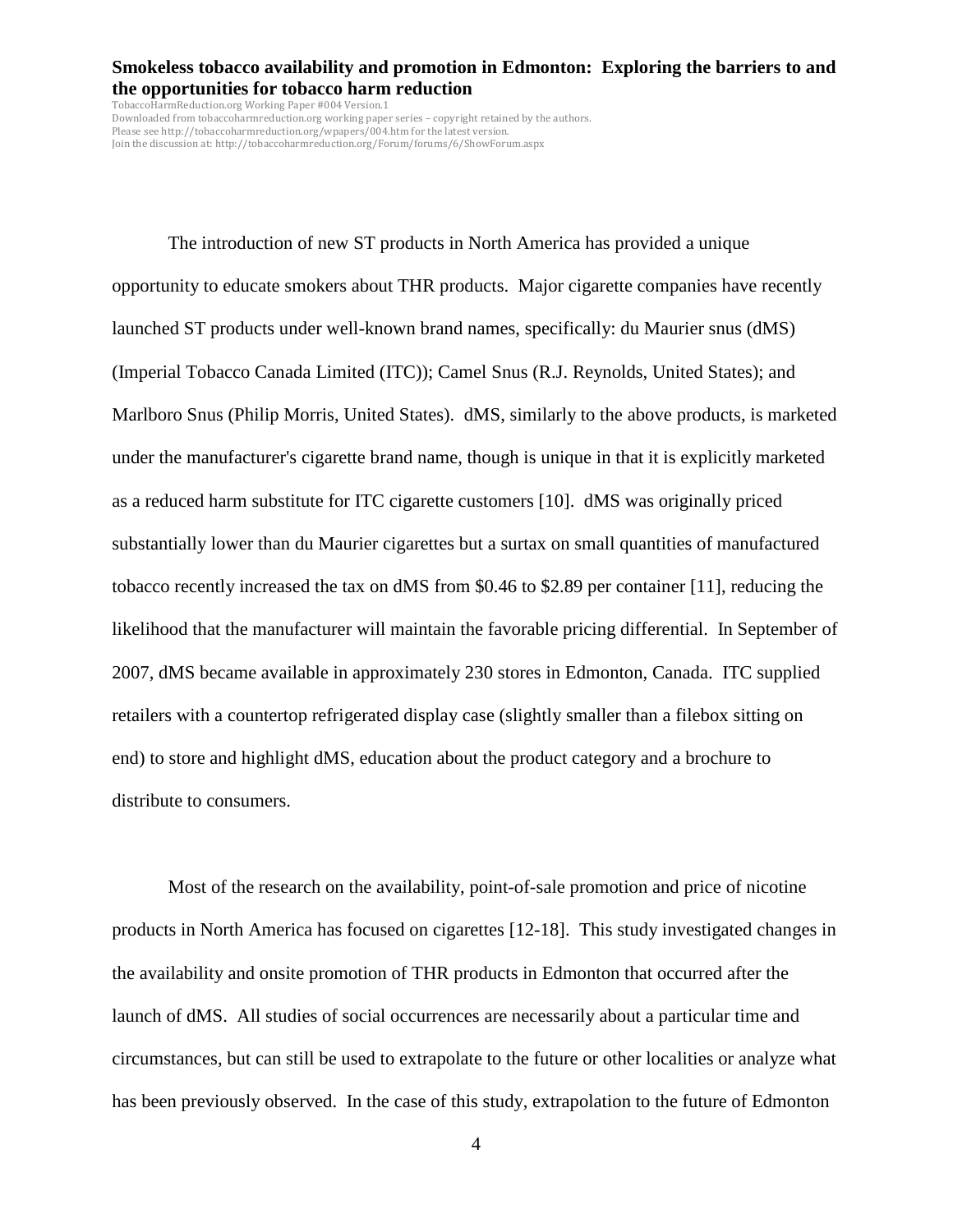TobaccoHarmReduction.org Working Paper #004 Version.1 Downloaded from tobaccoharmreduction.org working paper series – copyright retained by the authors. Please see http://tobaccoharmreduction.org/wpapers/004.htm for the latest version. Join the discussion at: http://tobaccoharmreduction.org/Forum/forums/6/ShowForum.aspx

THR is difficult due to two major policy changes, the change in restrictions on point-of-sale displays and the huge tax increase on ST products. These changes create a discontinuity such that lessons from observations in 2007 and early 2008 may be of little value for the present. However, the observations still serve the practical purposes of recording past events and offering suggestions about future efforts in jurisdictions where the government has not so effectively impeded THR.

#### **Methods**

A list of all retailers (n=942) in Edmonton with a tobacco license was obtained from the city of Edmonton in June 2007. Five residential census tracts (population>=2,000) were randomly selected from each of five geographic sections of the city. The facilities included gas stations, other convenience stores, pharmacies, grocery stores, hospitality locations, and other locations (mostly specialty tobacco shops). One of each type, was randomly selected from each census tract wherever possible (not all types were present in each census tract). Hospitality locations were excluded from the analysis because many only had cigarettes vending machines and few local consumers would actively go there to make purchases. Nineteen of the 84 retailers were excluded because they sold no tobacco products, were closed or could not be located. The remaining Round 1 sample of 65 stores was analyzed in this study and a random sample of 32 (~50%) was selected for round 2 (February-March 2008). Nine stores sold dMS and were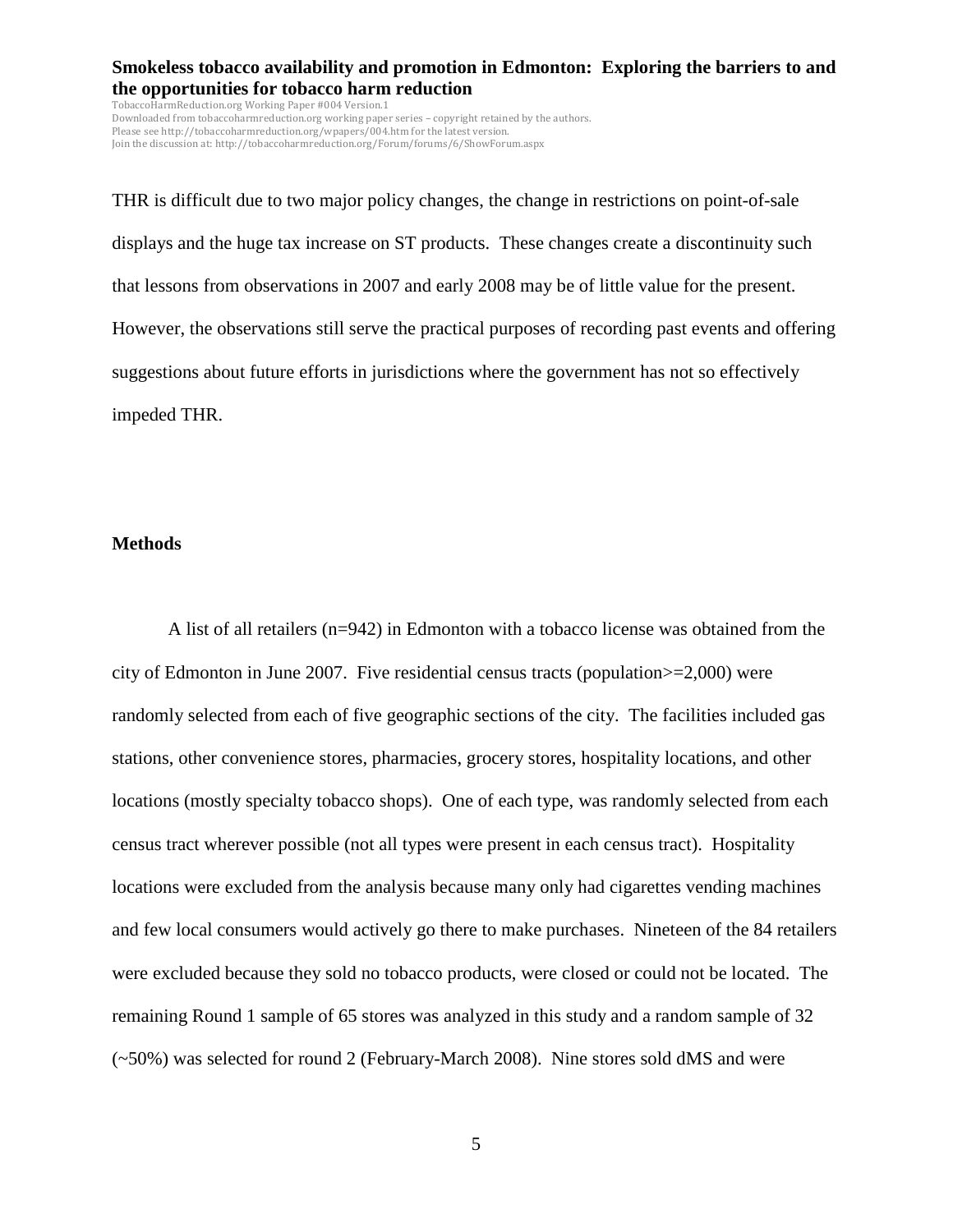TobaccoHarmReduction.org Working Paper #004 Version.1 Downloaded from tobaccoharmreduction.org working paper series – copyright retained by the authors. Please see http://tobaccoharmreduction.org/wpapers/004.htm for the latest version. Join the discussion at: http://tobaccoharmreduction.org/Forum/forums/6/ShowForum.aspx

grouped with a random sample of 60 stores participating in the product rollout for a total of 92 retailers in the Round 2 sample.

Whenever possible two researchers visited each store together and completed a data collection form after leaving the store. During Round 1 (August 2007) and in stores in the Round 2 sample that were not part of the rollout, the researchers asked the retailers about the availability and price of ST products if this information was not displayed. This was not done in stores selling dMS because interacting with the staff might have biased the results of other evaluation activities. The researchers noted the availability and price of ST products and the location and prominence of tobacco products; and the presence of point-of-sale promotion for tobacco products. In Round 2, information about the location, prominence and promotion of dMS was also collected (additional changes in data collection are described in the results and discussion). The Round 2 sample was stratified by participation in the dMS rollout and compared to the Round 1 sample to investigate possible changes in ST availability and promotion besides those related to dMS. SAS version 9.1 (SAS Institute Inc., Cary, North Carolina, USA) was used for all data analysis.

Although two of the four researchers collected data during both rounds, some of these measures are subjective and prone to inconsistent classification. In addition, misclassification may have resulted from incorrect signs, products that were not visible or staff who were not knowledgeable about the products and misinformed the researchers. However, this data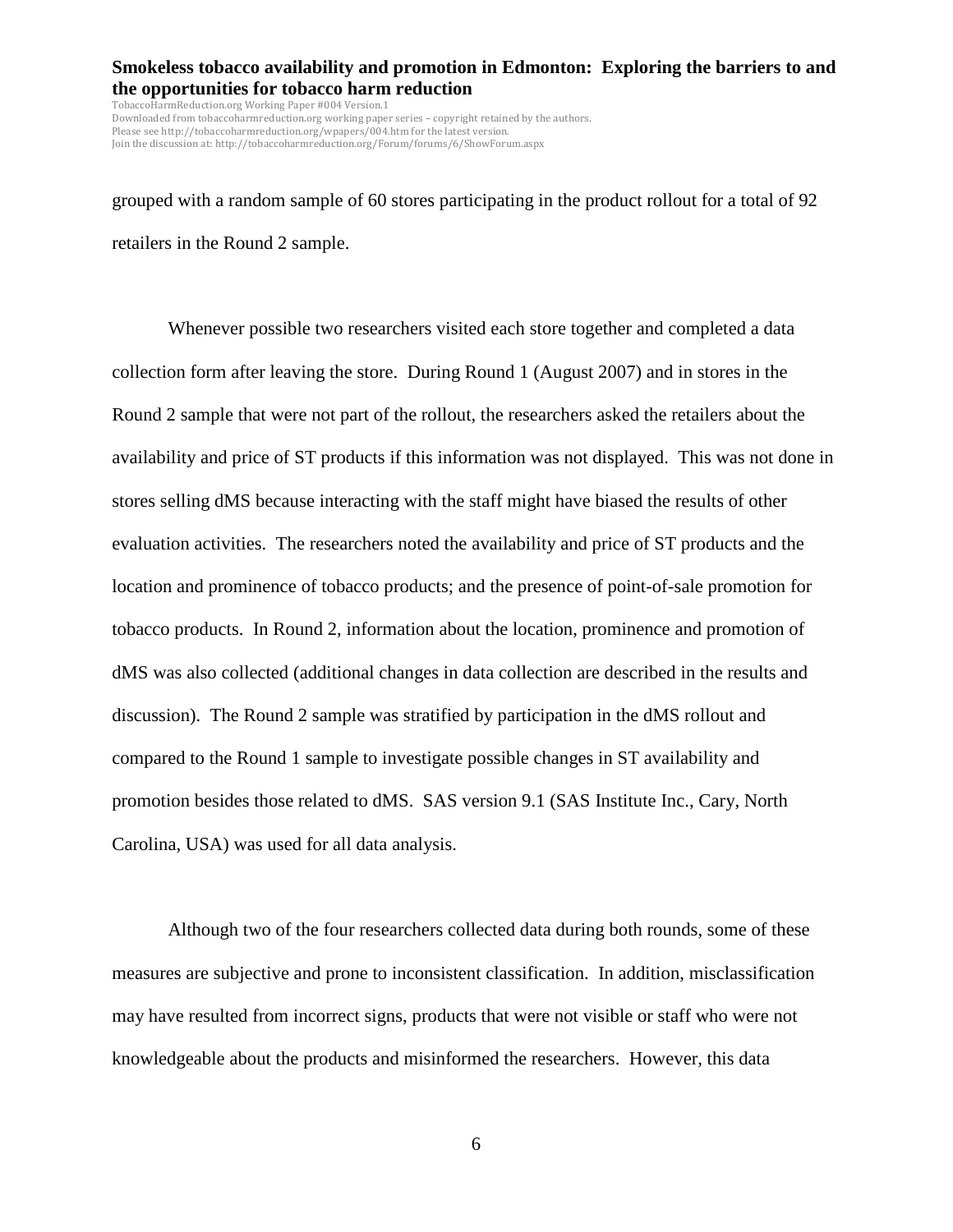TobaccoHarmReduction.org Working Paper #004 Version.1 Downloaded from tobaccoharmreduction.org working paper series – copyright retained by the authors. Please see http://tobaccoharmreduction.org/wpapers/004.htm for the latest version. Join the discussion at: http://tobaccoharmreduction.org/Forum/forums/6/ShowForum.aspx

collection likely replicates the information that would be available to smokers seeking to purchase safer nicotine products.

### **Results and discussion**

All of the stores sold cigarettes and most sold at least one ST product. The availability, location, prominence and promotion of different nicotine products are displayed in Table 1. The most common ST product sold during Round 1 was loose moist snuff (often mistakenly called chewing tobacco by retailers) with the most common brands, Skoal and Copenhagen Long Cut, each sold in 77% of stores. Loose snuff is preferred by some tobacco users, and has the same low risk compared to smoking as do "snus" products, but may be less promising for THR than sachet-style moist snuff products because it is messier and usually requires spitting. Skoal Bandits, the most common sachet-style product before the dMS rollout (and possibly after by a small margin), were available in 29% of stores.

Pharmaceutical nicotine was available in several stores in the follow-up sample but fewer stores in the rollout sample. Differences between these two samples are likely due to the predominance of convenience stores (where pharmaceutical nicotine products cannot be sold) in the rollout sample. The number of stores selling both tobacco products and pharmaceutical nicotine will dramatically decrease by 2009, limiting smokers' opportunities to purchase lower risk products when they are shopping for cigarettes. Approximately 100 of the 942 outlets in the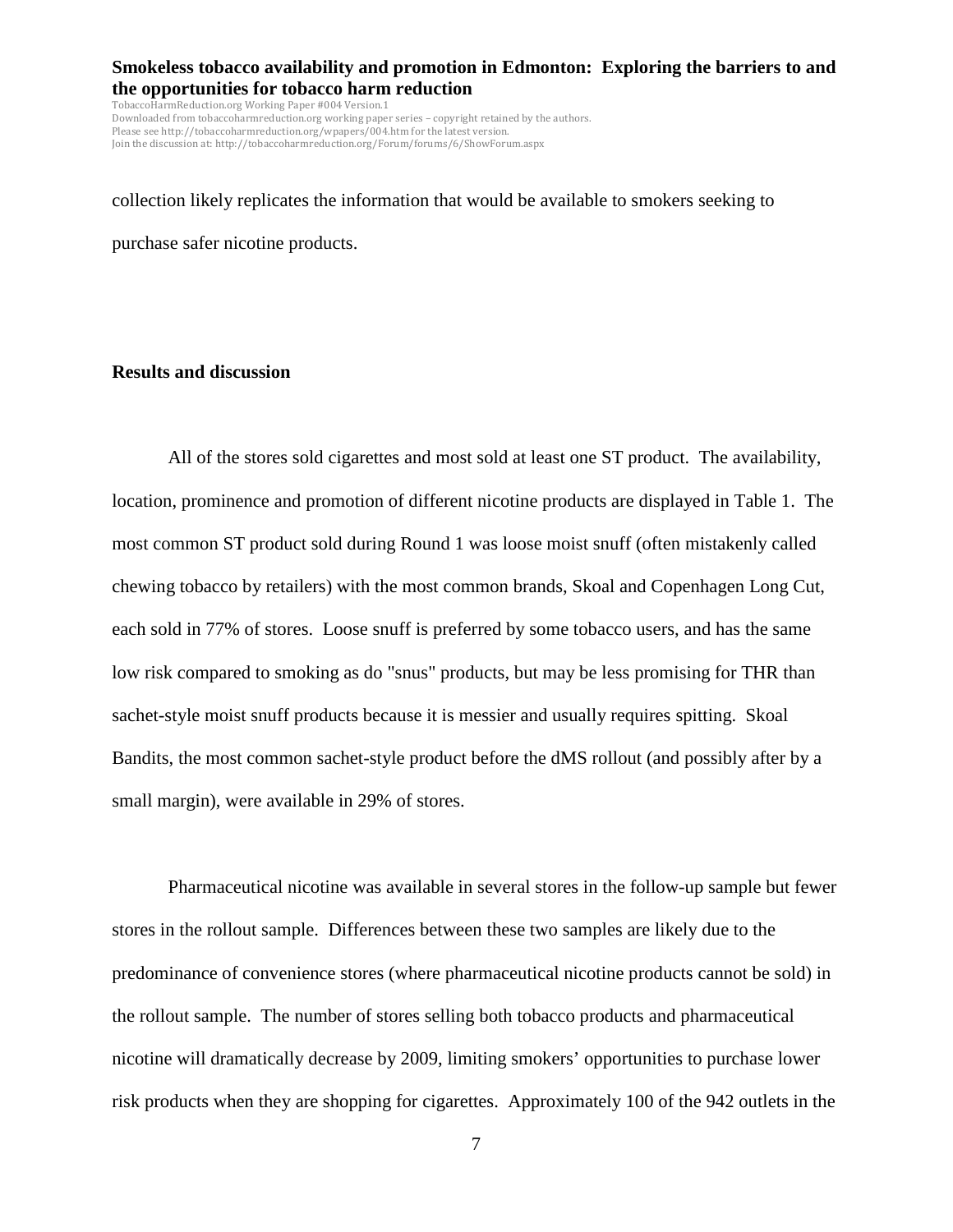TobaccoHarmReduction.org Working Paper #004 Version.1 Downloaded from tobaccoharmreduction.org working paper series – copyright retained by the authors. Please see http://tobaccoharmreduction.org/wpapers/004.htm for the latest version. Join the discussion at: http://tobaccoharmreduction.org/Forum/forums/6/ShowForum.aspx

Round 1 sampling frame will be prohibited from selling tobacco products as of January 2009 because they are pharmacies or stores with a pharmacy. Thus, more smokers will go to convenience stores or specialty tobacco shops to purchase cigarettes. These stores do not sell pharmaceutical nicotine products in Alberta and, and ST will no longer be visible in stores, so smokers will not have a visual reminder that low-risk nicotine products exist when they purchase cigarettes. This seems likely to decrease the likelihood of them quitting smoking.

Pricing satchet-style ST products below the price of cigarettes might have induced some smokers to switch. When the study was conducted ST products were less expensive than premium cigarette brands. dMS was more expensive (per package) than other ST products (although there was a wide range in the prices).

Cigarette displays were larger and far more prominent than ST displays (Figure 1). In Round 1 the ST displays were located within the cigarette display in most (70%) stores and the vast majority of the tobacco display consisted of cigarettes. In many stores, ST was difficult to find although cigarettes were easy to find. When Round 2 was conducted, the visibility and prominence of THR products had increased because of dMS. The dMS refrigerator approximately doubled the amount of space in the tobacco displays devoted to THR products and was prominently placed in front of or beside the clerk in most  $(81%)$  stores. The refrigerator has a glass front through which consumers may see the product or may be turned so that the product is concealed from customers (which was required as of July 2008).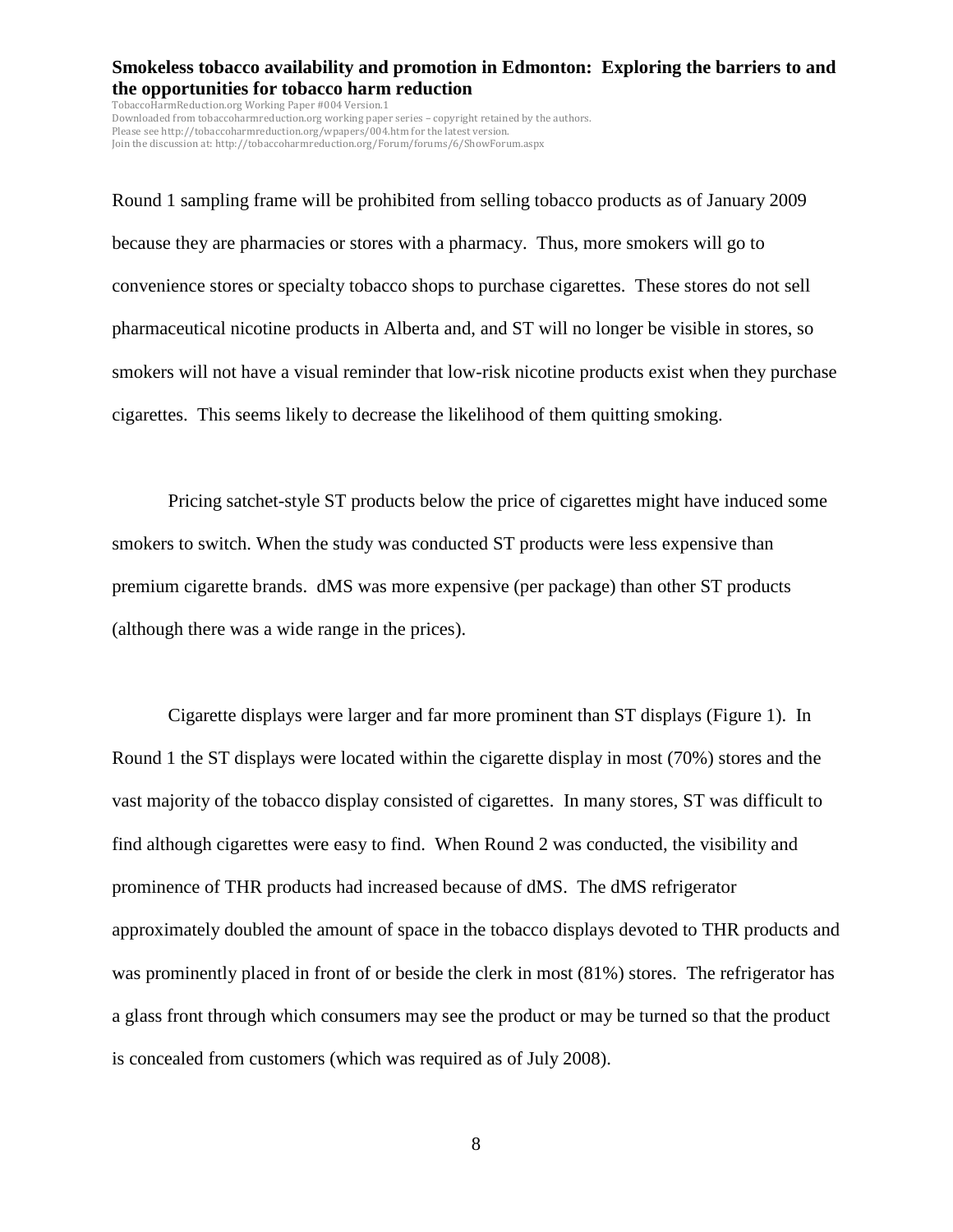TobaccoHarmReduction.org Working Paper #004 Version.1 Downloaded from tobaccoharmreduction.org working paper series – copyright retained by the authors. Please see http://tobaccoharmreduction.org/wpapers/004.htm for the latest version. Join the discussion at: http://tobaccoharmreduction.org/Forum/forums/6/ShowForum.aspx

Until the dMS rollout, people purchasing cigarettes usually did not have a prominent visual reminder of other nicotine products. Other ST products were usually part of the cigarette display or in countertop displays that were lost in the visual cacophony, and contained products that most cigarette consumers already "knew" they were not interested in, and therefore likely did not attract attention. As of July 2008, cigarettes and ST displays were concealed, though smokers still know where to find cigarettes, of course. As a result, smokers who might have been introduced to lower risk nicotine products when purchasing cigarettes will have no difficulty purchasing cigarettes but are much less likely to learn of the possibility of trying lower risk products.

#### **Conclusion**

When advertising is restricted, point-of-sale is one of the few opportunities for THR education, but new regulations make even this virtually impossible in Alberta. Restrictions on communications to consumers will likely further cement cigarette brand loyalty, a wellestablished phenomenon, since it is difficult to encourage consumers to switch brands; for similar reasons it will presumably prevent switching to much lower risk products.

A regulation to reduce the visibility and prominence of the highest risk tobacco products (cigarettes) but allow displays of low risk nicotine products, would increase the relative prominence of the latter. Alberta avoided this pro-health approach in favor of an anti-tobacco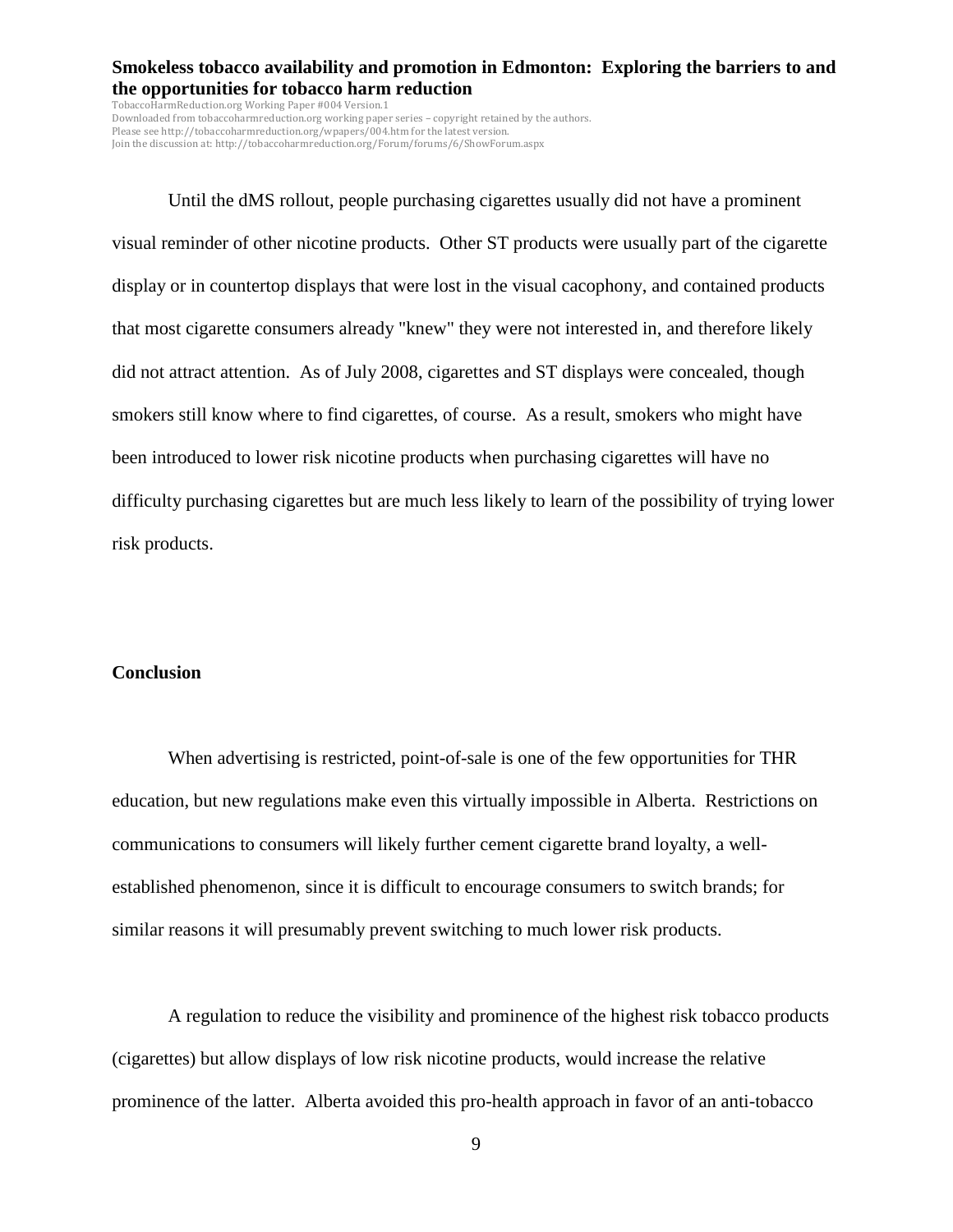TobaccoHarmReduction.org Working Paper #004 Version.1 Downloaded from tobaccoharmreduction.org working paper series – copyright retained by the authors. Please see http://tobaccoharmreduction.org/wpapers/004.htm for the latest version. Join the discussion at: http://tobaccoharmreduction.org/Forum/forums/6/ShowForum.aspx

approach which effectively locks-in the current differential awareness of cigarettes, including where to buy them and how to use them (near-100% awareness), and of THR products (low awareness).

ITC attempted to distinguish dMS from other ST. It marketed it as a harm reduction product and focused on differences in manufacturing and product chemistry compared to existing popular products. While there is no evidence that these differences have any health implications, it appears that the claims play well with consumers who have been misled into believing that older established products pose a substantial health risk. Consumers seem more amenable to being told the new product is different rather than that they are wrong about existing products. ITC also employed brand extension, using a major brand name of the cigarettes they were trying to switch consumers away from. This is a common marketing strategy in other industries and represents a clear commitment by the manufacturer. Strangely, this promising pro-health strategy has been harshly criticized by anti-tobacco activists; some claim it was done to increase the market share of du Maurier cigarettes, though those critics have never proposed a mechanism through which this might happen.

Despite ITC's commitment to marketing harm reduction, however, the legal changes that took place after ITC planned the rollout create a huge barrier to making the product line profitable. ITC has indicated that they will maintain the product line [11] but it is easy to imagine that a costly product line will eventually be discontinued despite a commitment to harm reduction. Even if dMS remains available, the trend toward making low-risk sources of nicotine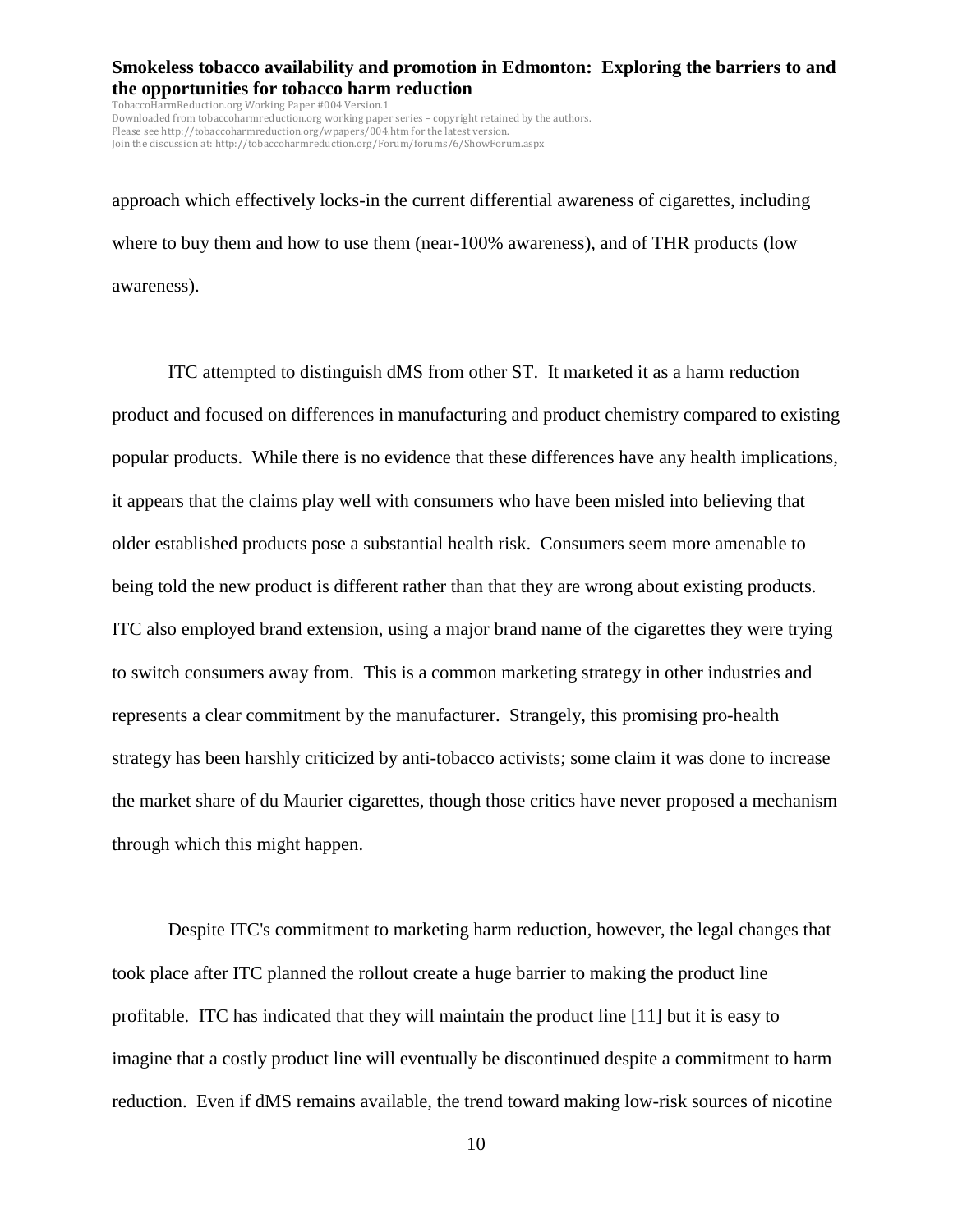TobaccoHarmReduction.org Working Paper #004 Version.1 Downloaded from tobaccoharmreduction.org working paper series – copyright retained by the authors. Please see http://tobaccoharmreduction.org/wpapers/004.htm for the latest version. Join the discussion at: http://tobaccoharmreduction.org/Forum/forums/6/ShowForum.aspx

more visible and affordable has effectively been reversed, and presumably this has doomed many Edmonton smokers to continue to smoke rather than quitting by switching to a low-risk alternative.

#### **List of abbreviations**

- ITC Imperial Tobacco Canada
- THR Tobacco harm reduction
- ST Smokeless tobacco
- dMS du Maurier snus

#### **Competing interests**

The authors are interested in encouraging tobacco harm reduction (reducing the morbidity and mortality caused by tobacco use by encouraging smokers to switch to smokeless tobacco and other low risk sources of nicotine). As a result, they have an interest in designing research that explores the accessibility of tobacco harm reduction products. In addition to this actual substantial interest, the authors also have what some mistakenly consider to be a more important conflict of interest, funding: Dr. Phillips and his research group (including Dr. Heavner and Mr. Hu) are partially supported by an unrestricted (completely hands-off) grant to the University of Alberta from U.S. Smokeless Tobacco Company. The grantor is unaware of this manuscript, and thus had no scientific input or other influence on it. Dr. Heavner owns a small amount of stock in Johnson and Johnson. Unlike many authors on related topics, Dr. Phillips attempts to be transparent in his dealings with parties interested in the worldly results: he has consulted for U.S.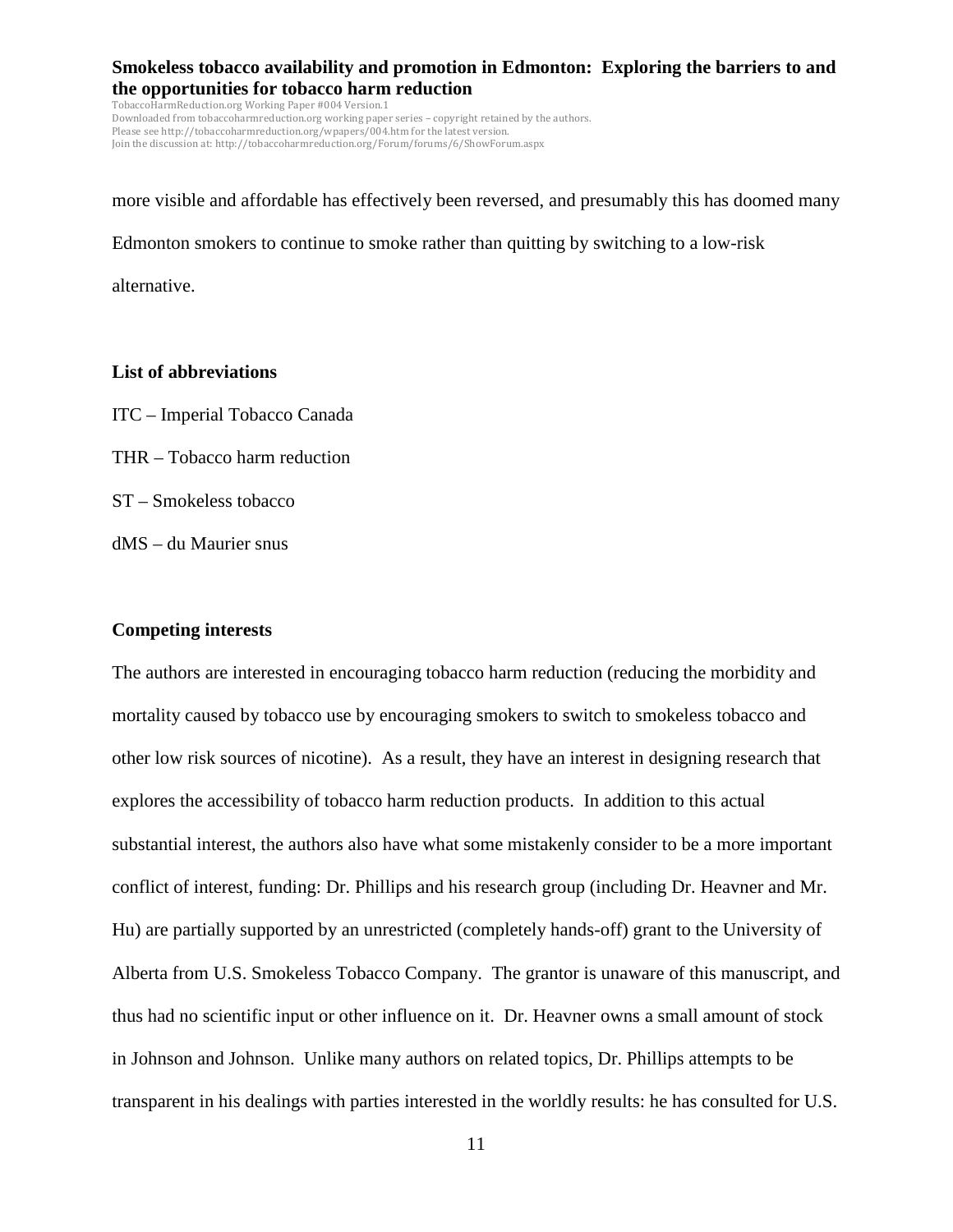TobaccoHarmReduction.org Working Paper #004 Version.1 Downloaded from tobaccoharmreduction.org working paper series – copyright retained by the authors. Please see http://tobaccoharmreduction.org/wpapers/004.htm for the latest version. Join the discussion at: http://tobaccoharmreduction.org/Forum/forums/6/ShowForum.aspx

Smokeless Tobacco Company in the context of product liability litigation, is a member of British American Tobacco's External Scientific Panel, has other productive conversations with people in corporations, is involved with the harm-reduction advocacy community, and is heavily involved with those who are trying to improve the conduct of epidemiology.

## **Authors' contributions**

KH and JH collected the data with the assistance of other members of Dr. Phillip's research group. CVP supervised data collection and analysis. KH and JH conducted the data analysis. All authors contributed to writing the manuscript and have read and approved the final manuscript.

# **Acknowledgements**

We would like to thank Christine Bennett for her work on the design and collection of the data for the study.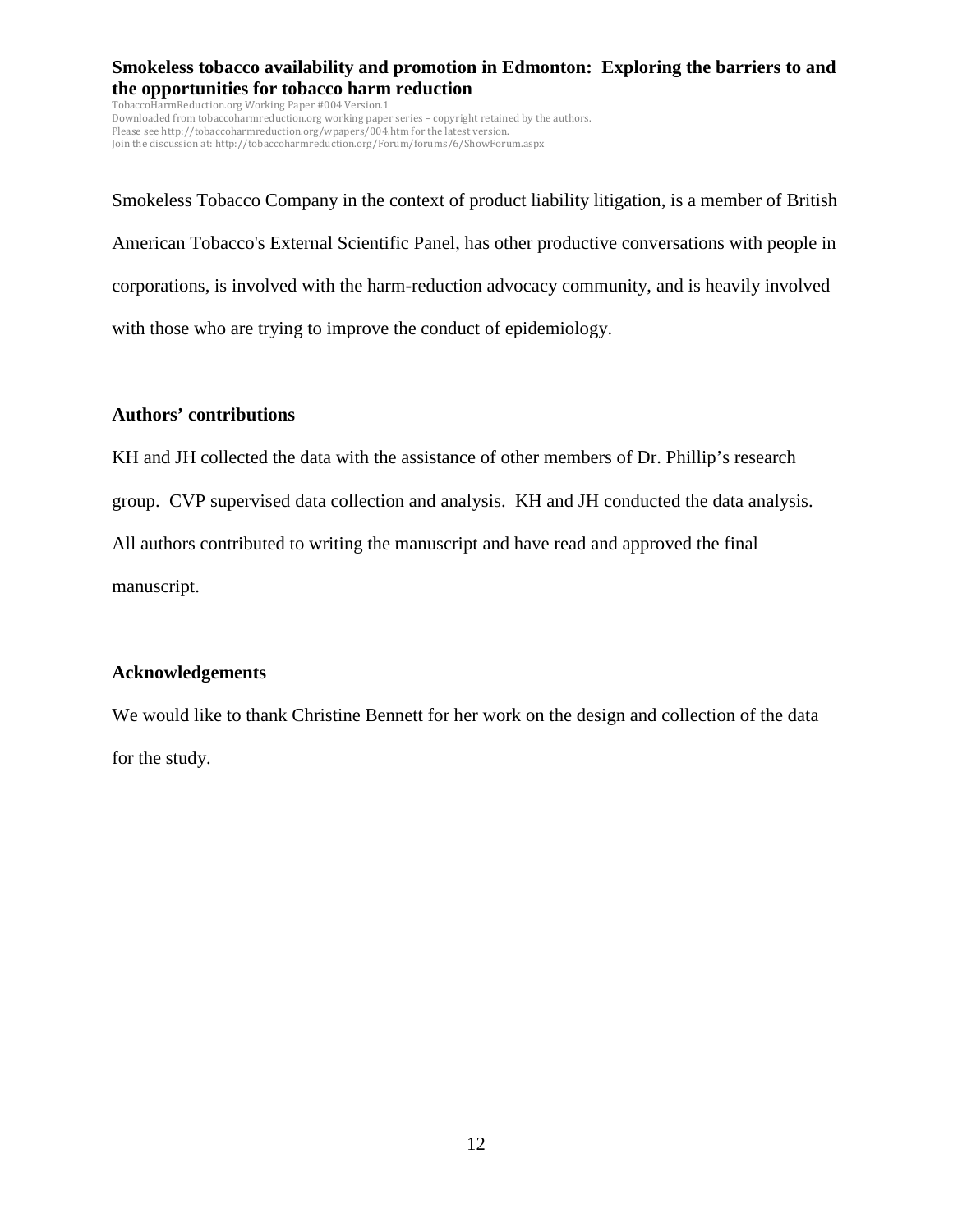TobaccoHarmReduction.org Working Paper #004 Version.1

Downloaded from tobaccoharmreduction.org working paper series – copyright retained by the authors.

Please see http://tobaccoharmreduction.org/wpapers/004.htm for the latest version.

Join the discussion at: http://tobaccoharmreduction.org/Forum/forums/6/ShowForum.aspx

| Table 1: Availability visibility prominence and promotion of nicotine products |                       |                |                       |                    |                       |                  |  |  |  |
|--------------------------------------------------------------------------------|-----------------------|----------------|-----------------------|--------------------|-----------------------|------------------|--|--|--|
|                                                                                |                       | Round 1 sample | Round 2 sample*       |                    |                       |                  |  |  |  |
|                                                                                | $(n=65)$              |                |                       | Follow up $(n=23)$ |                       | Rollout $(n=69)$ |  |  |  |
|                                                                                | $\mathbf n$           | $\frac{0}{0}$  | $\mathbf n$           | $\frac{0}{0}$      | $\mathbf n$           | $\frac{0}{0}$    |  |  |  |
| <b>Availability</b>                                                            |                       |                |                       |                    |                       |                  |  |  |  |
| # brands of ST                                                                 |                       |                |                       |                    |                       |                  |  |  |  |
| $\boldsymbol{0}$                                                               | 12                    | 18%            | 8                     | 35%                | $\boldsymbol{0}$      | 0%               |  |  |  |
| $\mathbf{1}$                                                                   | 6                     | 9%             | 3                     | 13%                | $\overline{2}$        | 3%               |  |  |  |
| $\overline{c}$                                                                 | 38                    | 58%            | 11                    | 48%                | 8                     | 12%              |  |  |  |
| 3                                                                              | 9                     | 14%            | $\mathbf{1}$          | 4%                 | 46                    | 67%              |  |  |  |
| $\overline{4}$                                                                 | $\boldsymbol{0}$      | 0%             | $\boldsymbol{0}$      | 0%                 | 12                    | 17%              |  |  |  |
| 5                                                                              | $\overline{0}$        | 0%             | $\overline{0}$        | 0%                 | $\mathbf{1}$          | 1%               |  |  |  |
| # brands of sachet style ST                                                    |                       |                |                       |                    |                       |                  |  |  |  |
| products                                                                       |                       |                |                       |                    |                       |                  |  |  |  |
| $\boldsymbol{0}$                                                               | 42                    | 65%            | 16                    | 70%                | $\mathbf{1}$          | 1%               |  |  |  |
| 1                                                                              | 20                    | 31%            | 7                     | 30%                | 25                    | 36%              |  |  |  |
| $\overline{c}$                                                                 | $\mathfrak{Z}$        | 5%             | $\boldsymbol{0}$      | 0%                 | 40                    | 58%              |  |  |  |
| $\overline{3}$                                                                 | $\overline{0}$        | 0%             | $\overline{0}$        | 0%                 | 3                     | 4%               |  |  |  |
| Sell pharmaceutical nicotine                                                   |                       |                |                       |                    |                       |                  |  |  |  |
| products†                                                                      |                       |                |                       |                    |                       |                  |  |  |  |
| Nicotine gum                                                                   | <b>NA</b>             |                | 7                     | 30%                | $\overline{c}$        | 3%               |  |  |  |
| Nicotine patches                                                               | <b>NA</b>             |                | 6                     | 26%                | $\overline{2}$        | 3%               |  |  |  |
| Other nicotine products                                                        | <b>NA</b>             |                | 5                     | 22%                | $\mathbf{1}$          | 1%               |  |  |  |
| (inhalers, lozenges)                                                           |                       |                |                       |                    |                       |                  |  |  |  |
| <b>Price</b>                                                                   | <b>Median (range)</b> |                | <b>Median (range)</b> |                    | <b>Median (range)</b> |                  |  |  |  |
| <b>Skoal Bandits</b>                                                           | \$5.29                |                | \$5.29                |                    | \$5.09                |                  |  |  |  |
|                                                                                | $(\$4.69-S7.79)$      |                | $(\$4.65-\$6.92)$     |                    | $(\$4.65-\$8.59)$     |                  |  |  |  |
| Skoal Long cut                                                                 |                       | \$7.29         |                       | \$7.31             |                       | \$7.24           |  |  |  |
|                                                                                | $(\$5.99-\$8.05)$     |                | $(\$6.49-S9.09)$      |                    | $(\$5.50-\$8.59)$     |                  |  |  |  |
| Copenhagen long cut                                                            | \$7.30                |                | \$7.49                |                    | \$7.49                |                  |  |  |  |
|                                                                                | $(\$6.39-\$8.95)$     |                | $(\$6.99-\$9.09)$     |                    | $(\$5.50-\$8.48)$     |                  |  |  |  |
| Du Maurier snus                                                                | <b>NA</b>             |                | <b>NA</b>             |                    | \$7.55                |                  |  |  |  |
|                                                                                |                       |                |                       |                    | $(\$6.60-\$8.89)$     |                  |  |  |  |
| Size and prominence of the                                                     | $\mathbf n$           | $\frac{0}{0}$  | $\mathbf n$           | $\frac{0}{0}$      | $\mathbf n$           | $\frac{0}{0}$    |  |  |  |
| tobacco display                                                                |                       |                |                       |                    |                       |                  |  |  |  |
| % of the display near the cash                                                 |                       |                |                       |                    |                       |                  |  |  |  |
| register that is made up of tobacco                                            |                       |                |                       |                    |                       |                  |  |  |  |
| products                                                                       |                       |                |                       |                    |                       |                  |  |  |  |
| $<$ 25%                                                                        | 5                     | 8%             | 3                     | 13%                | $\mathbf{1}$          | 1%               |  |  |  |
|                                                                                |                       |                |                       |                    |                       |                  |  |  |  |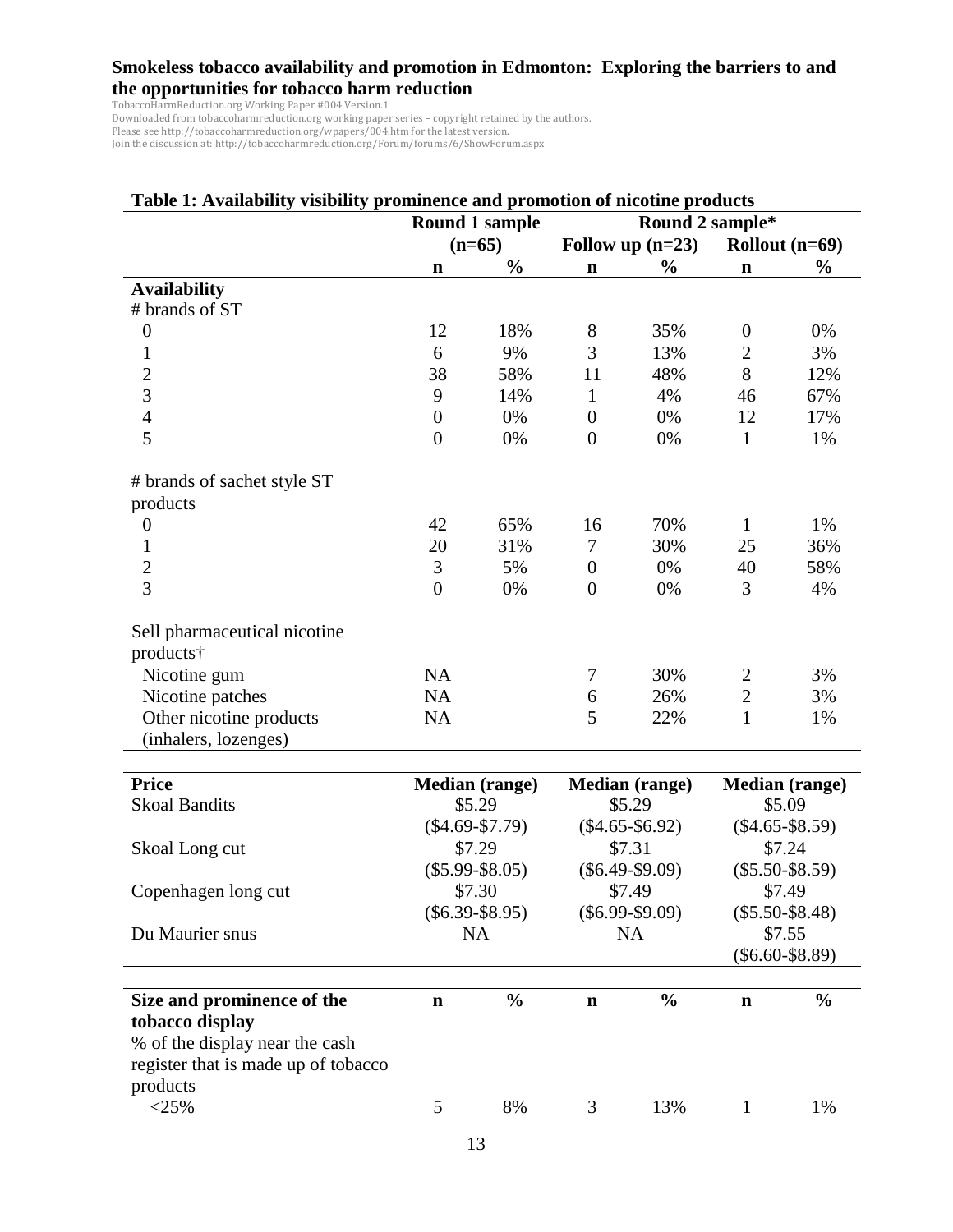TobaccoHarmReduction.org Working Paper #004 Version.1

Downloaded from tobaccoharmreduction.org working paper series – copyright retained by the authors.

Please see http://tobaccoharmreduction.org/wpapers/004.htm for the latest version. Join the discussion at: http://tobaccoharmreduction.org/Forum/forums/6/ShowForum.aspx

| Table 1: Availability visibility prominence and promotion of nicotine products |                |                |                    |               |                  |               |  |  |  |
|--------------------------------------------------------------------------------|----------------|----------------|--------------------|---------------|------------------|---------------|--|--|--|
|                                                                                |                | Round 1 sample | Round 2 sample*    |               |                  |               |  |  |  |
|                                                                                | $(n=65)$       |                | Follow up $(n=23)$ |               | Rollout $(n=69)$ |               |  |  |  |
|                                                                                | $\mathbf n$    | $\frac{0}{0}$  | $\mathbf n$        | $\frac{6}{9}$ | $\mathbf n$      | $\frac{6}{9}$ |  |  |  |
| 25-49%                                                                         | 13             | 20%            | $\overline{4}$     | 17%           | 5                | 7%            |  |  |  |
| 50-74%                                                                         | 21             | 32%            | 8                  | 35%           | 51               | 74%           |  |  |  |
| $>=75%$                                                                        | 26             | 40%            | 8                  | 35%           | 12               | 17%           |  |  |  |
| Prominence of ST display relative                                              |                |                |                    |               |                  |               |  |  |  |
| to the cigarette display                                                       |                |                |                    |               |                  |               |  |  |  |
| Not visible                                                                    | 4              | 8%             | $\overline{2}$     | 13%           | $\Omega$         | 0%            |  |  |  |
| Less prominent                                                                 | 42             | 79%            | 12                 | 80%           | 69               | 100%          |  |  |  |
| Equally prominent                                                              | $\overline{0}$ | 0%             | 1                  | 7%            | $\Omega$         | 0%            |  |  |  |
| More prominent                                                                 | 7              | 13%            | $\theta$           | $0\%$         | $\overline{0}$   | 0%            |  |  |  |
| <b>Advertisements or signs for:</b>                                            |                |                |                    |               |                  |               |  |  |  |
| Cigarettes                                                                     | 19             | 29%            | 7                  | 30%           | 63               | 91%           |  |  |  |
| du Maurier Snus                                                                | <b>NA</b>      |                | <b>NA</b>          |               | 63               | 91%           |  |  |  |
| Other ST                                                                       | 1              | 2%             | $\overline{0}$     | 0%            | $\theta$         | 0%            |  |  |  |
| Pharmaceutical nicotine<br>products                                            | <b>NA</b>      |                | $\overline{0}$     | 0%            | $\overline{0}$   | 0%            |  |  |  |

\* 9 retailers that were in the round 1 sample and sold Du Maurier snus were analyzed with the rollout sample.

† During round 1, only the availability of pharmaceutical nicotine products in the vicinity of the tobacco products was assessed (n=3, 5% of stores place nicotine gum near tobacco products and 1=1, 2% of stores placed nicotine patches near tobacco products).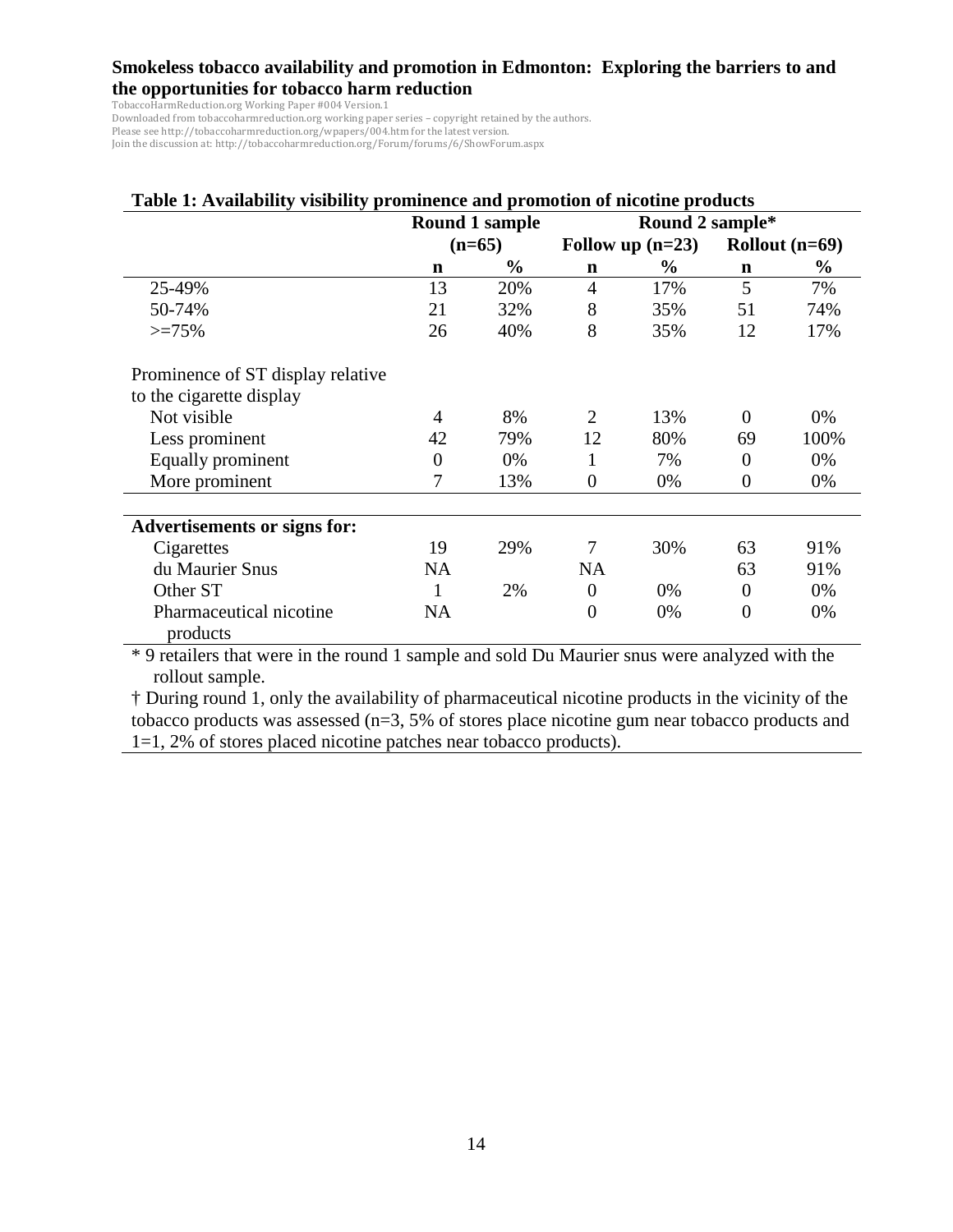TobaccoHarmReduction.org Working Paper #004 Version.1 Downloaded from tobaccoharmreduction.org working paper series – copyright retained by the authors. Please see http://tobaccoharmreduction.org/wpapers/004.htm for the latest version. Join the discussion at: http://tobaccoharmreduction.org/Forum/forums/6/ShowForum.aspx

**Figure 1: Visibility of tobacco products**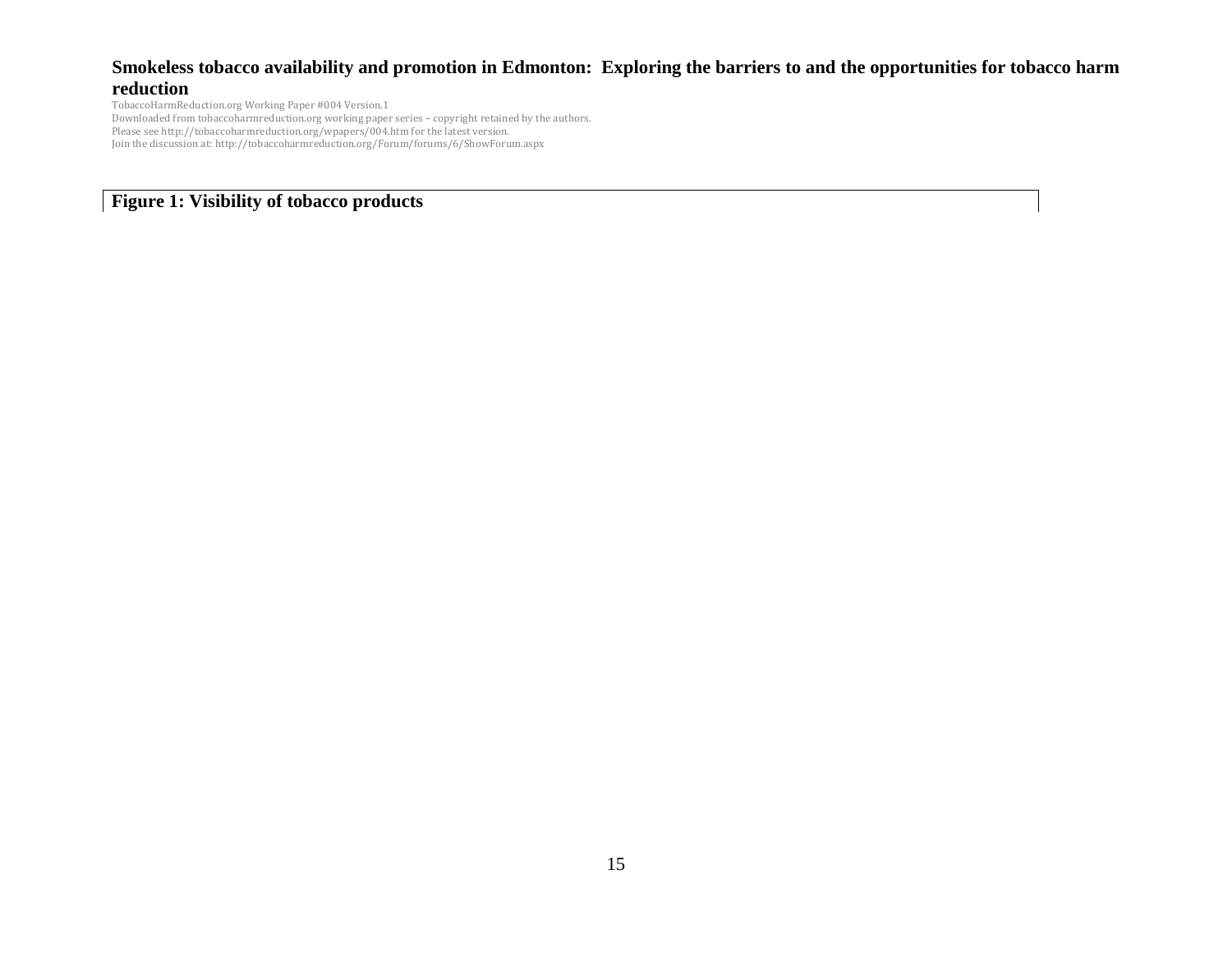TobaccoHarmReduction.org Working Paper #004 Version.1

Downloaded from tobaccoharmreduction.org working paper series – copyright retained by the authors.

Please see http://tobaccoharmreduction.org/wpapers/004.htm for the latest version. Join the discussion at: http://tobaccoharmreduction.org/Forum/forums/6/ShowForum.aspx

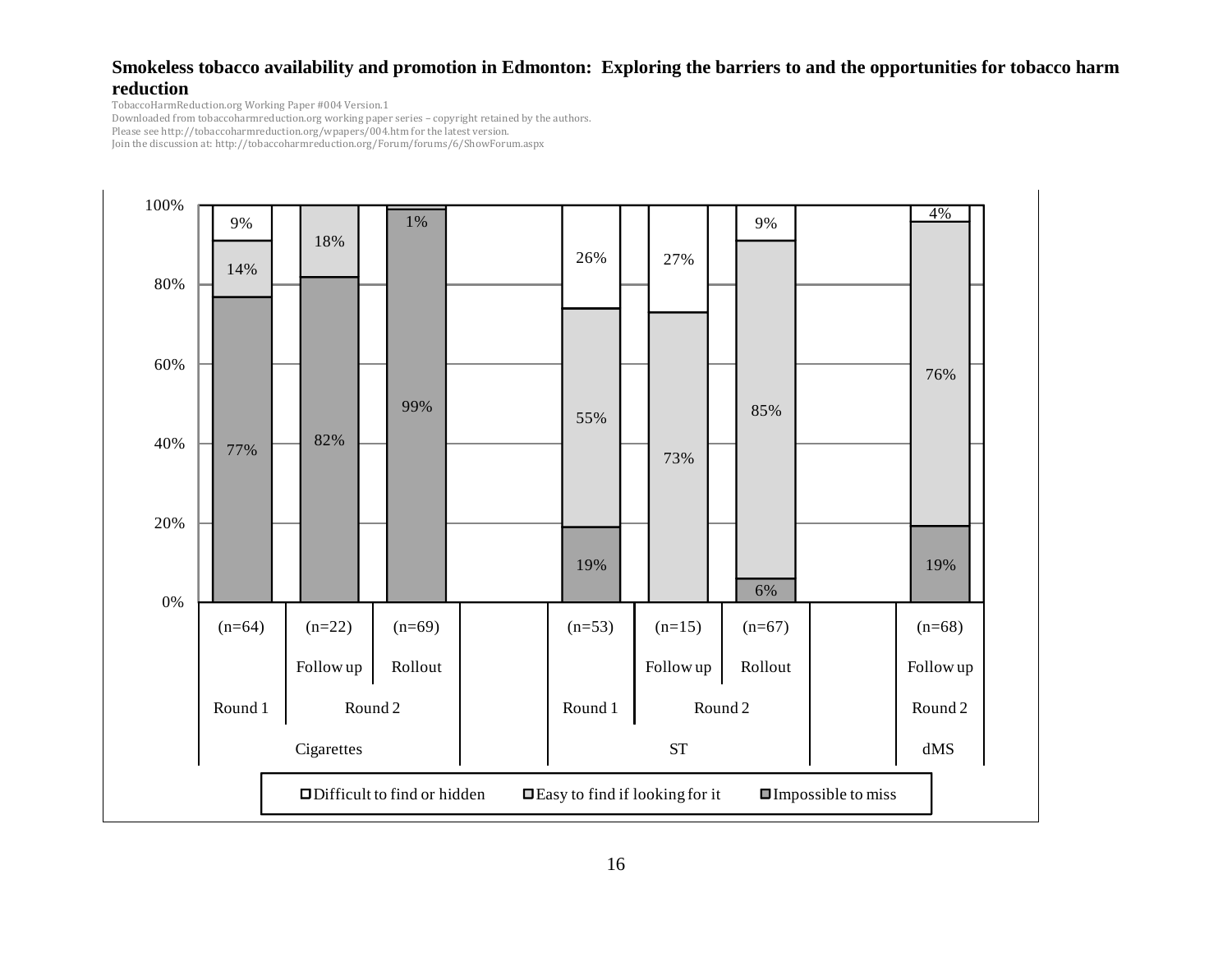TobaccoHarmReduction.org Working Paper #004 Version.1 Downloaded from tobaccoharmreduction.org working paper series – copyright retained by the authors. Please see http://tobaccoharmreduction.org/wpapers/004.htm for the latest version. Join the discussion at: http://tobaccoharmreduction.org/Forum/forums/6/ShowForum.aspx

#### References

- 1. Phillips CV, Rabiu D, Rodu B: **Calculating the comparative mortality risk from smokeless tobacco versus smoking.** *American Journal of Epidemiology* 2006, **163:** S189.
- 2. Geertsema K, Phillips CV, Heavner K. University Student Smokers' Perceptions of Risks and Barriers to Harm Reduction. Submitted for publication . 2008.

Ref Type: Unpublished Work

 3. Heavner K, Rosenberg Z, Phillips CV. Survey of smokers' reasons for not switching to safer sources of nicotine and their willingness to do so in the future. Submitted for publication . 2008.

Ref Type: In Press

- 4. O'Connor RJ, Hyland A, Giovino GA, Fong GT, Cummings KM: **Smoker awareness of and beliefs about supposedly less-harmful tobacco products.** *Am J Prev Med* 2005, **29:** 85-90.
- 5. O'Connor RJ, McNeill A, Borland R, Hammond D, King B, Boudreau C *et al*.: **Smokers' beliefs about the relative safety of other tobacco products: findings from the ITC collaboration.** *Nicotine Tob Res* 2007, **9:** 1033-1042.
- 6. Phillips CV, Bergen P, Guenzel B: **Persistent misleading health advice about smokeless tobacco on the Web.** 2006.
- 7. Smith SY, Curbow B, Stillman FA: **Harm perception of nicotine products in college freshmen.** *Nicotine Tob Res* 2007, **9:** 977-982.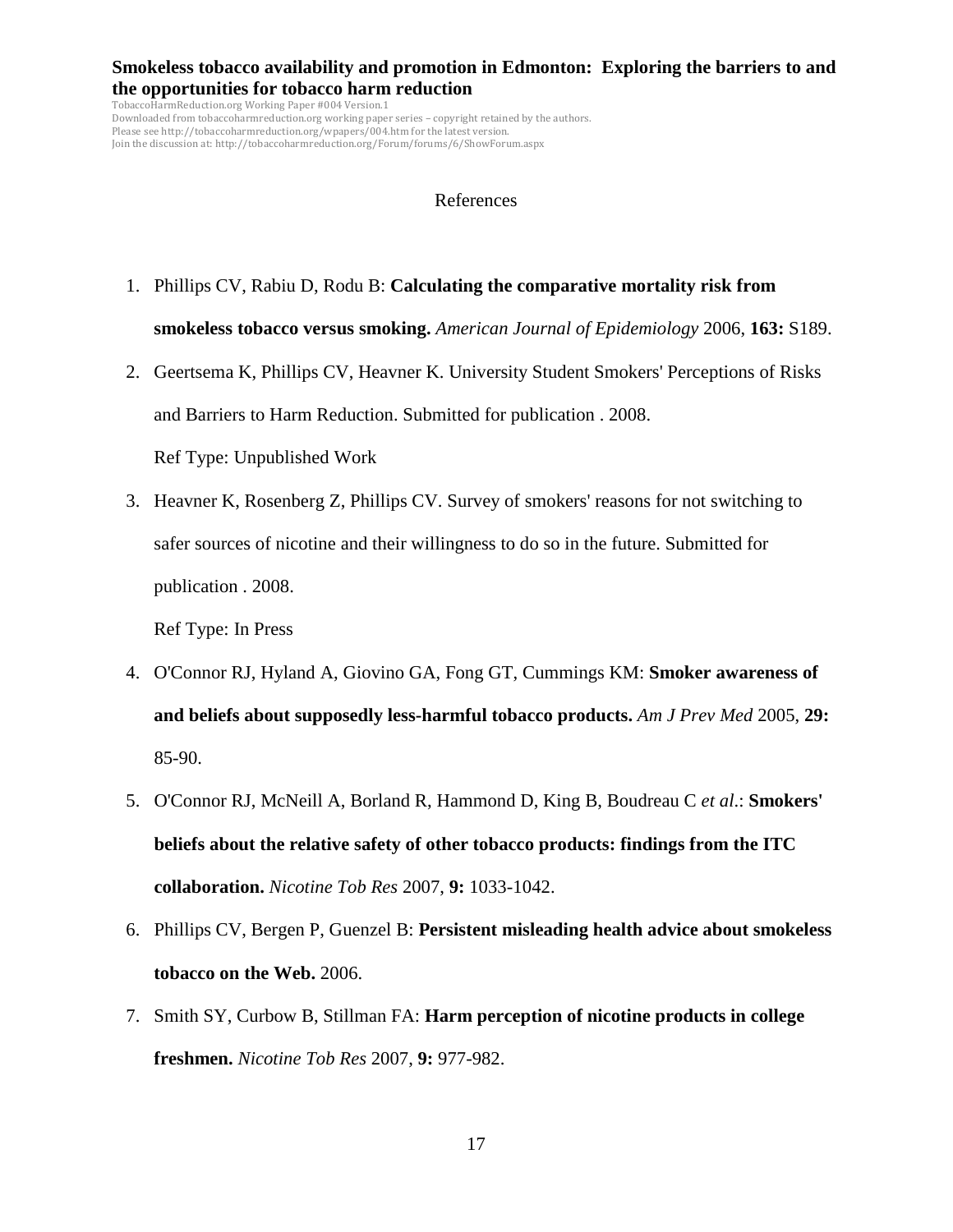TobaccoHarmReduction.org Working Paper #004 Version.1 Downloaded from tobaccoharmreduction.org working paper series – copyright retained by the authors. Please see http://tobaccoharmreduction.org/wpapers/004.htm for the latest version. Join the discussion at: http://tobaccoharmreduction.org/Forum/forums/6/ShowForum.aspx

 8. Health Canada. The Tobacco Act. http://www.hc-sc.gc.ca/hl-vs/tobac-tabac/res/newsnouvelles/act-loi\_e.html . 11-6-2007. 30-5-2008.

Ref Type: Electronic Citation

9. Tobacco Reduction Act. Alberta Regulation 240/2007. 2008. 2-7-2008.

Ref Type: Bill/Resolution

- 10. Imperial Tobacco Canada (ITC). Social Report 2006-2007, Imperial Tobacco Canada. http://www.imperialtobaccocanada.com/onewebca/sites/IMP\_5TUJVZ.nsf/vwPagesWebLi ve/DO6YSMYQ?opendocument&SID=&DTC=&TMP=1 . 8-6-2007. 29-8-2008. Ref Type: Electronic Citation
- 11. Imperial Tobacco Canada (ITC). Imperial Tobacco Canada responds to new tobacco surtax. http://www.newswire.ca/en/releases/archive/June2008/27/c8477.html . 27-6-0008. 21-7- 2008.

Ref Type: Electronic Citation

- 12. Cummings KM, Sciandra R, Lawrence J: **Tobacco advertising in retail stores.** *Public Health Rep* 1991, **106:** 570-575.
- 13. Difranza JR, Coleman M, St CD: **A comparison of the advertising and accessibility of cigars, cigarettes, chewing tobacco, and loose tobacco.** *Prev Med* 1999, **29:** 321-326.
- 14. Feighery EC, Ribisl KM, Clark PI, Haladjian HH: **How tobacco companies ensure prime placement of their advertising and products in stores: interviews with retailers about tobacco company incentive programmes.** *Tob Control* 2003, **12:** 184-188.